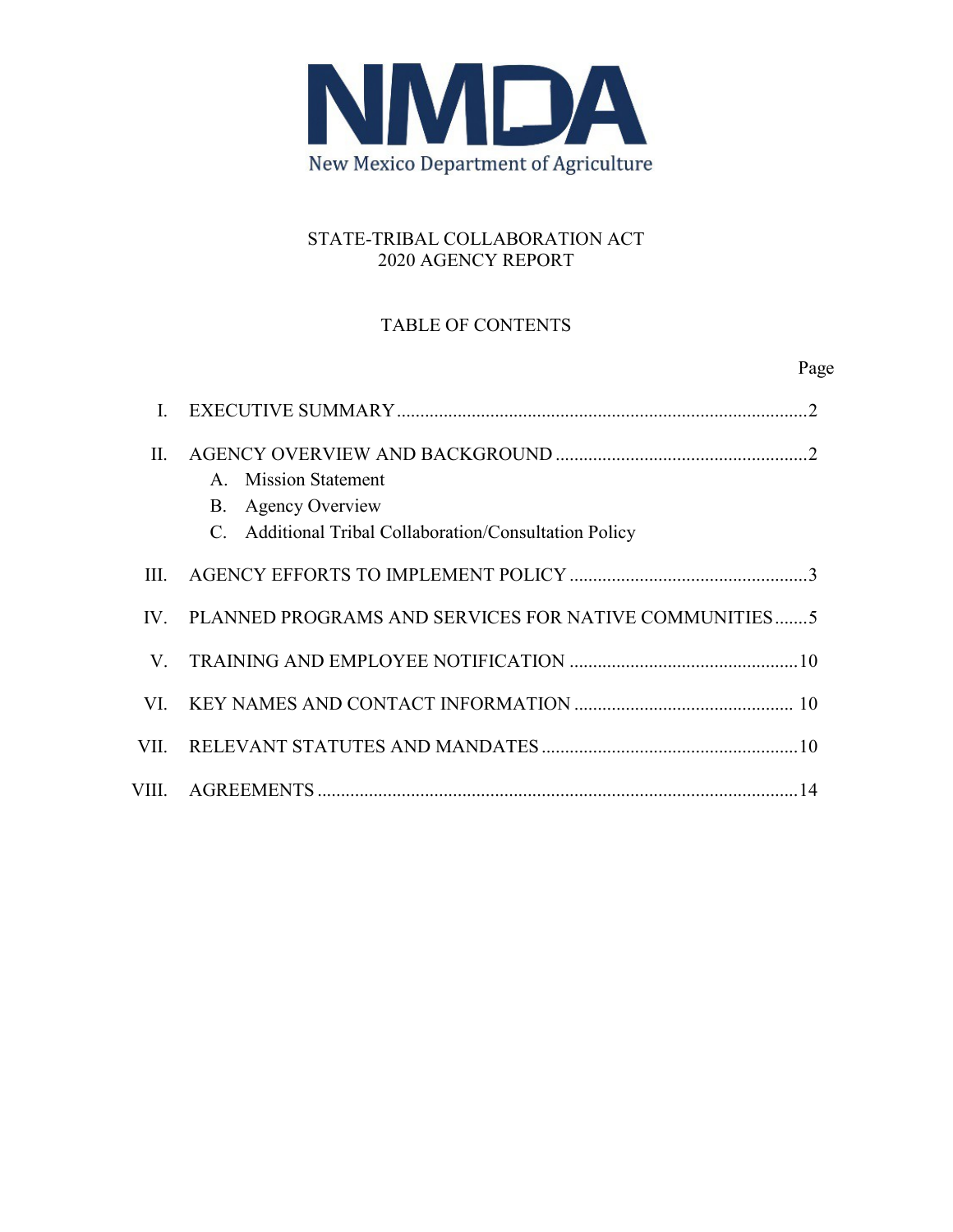

## **STATE-TRIBAL COLLABORATION ACT 2020 AGENCY REPORT**

## **I. EXECUTIVE SUMMARY**

NMDA looks forward to continuing to work with our tribal partners through formal solicitations of services as well as through increased outreach efforts.

### **II. AGENCY OVERVIEW AND BACKGROUND**

A. Mission Statement

NMDA benefits the public by promoting the viability and advancement of New Mexico agriculture and affiliated industries.

#### B. Agency Overview

New Mexico's food and agriculture industry continues to be an economic driver across the state and is one of the most diverse in the nation. As such, New Mexico Department of Agriculture (NMDA) is responsible for a broad variety of laws, regulations, and programs that protect the consumer, enhance food safety, and provide unique and creative marketing programs to assist New Mexico's producers and processors (Table 1). NMDA is under the New Mexico State University (NMSU) Board of Regents. NMDA serves on the NMSU President's Cabinet, Vice President's Council, and Administrative Council.

Additionally, the Director of NMDA serves as the Secretary of Agriculture on the Governor's Cabinet. The Director/Secretary is the agriculture industry's official representative to state and federal government. This unique role as a Cabinet-level agency and member of the NMSU community allows NMDA to combine regulatory functions with research and extension initiatives with colleges across the university.

For transparency and accountability to its constituents, NMDA uses performancebased budgeting within the NMSU system, publishes a biennial report, and sends weekly highlights to the Governor's office. Through approaches that use the latest science, technology, and economic strategies, NMDA advocates and promotes New Mexico's agricultural industries. NMDA collaborates with over fifty-five state and national boards, commissions, and organizations. This includes providing technical assistance, finalizing marketing and promotion assistance, and providing regulatory oversight and service.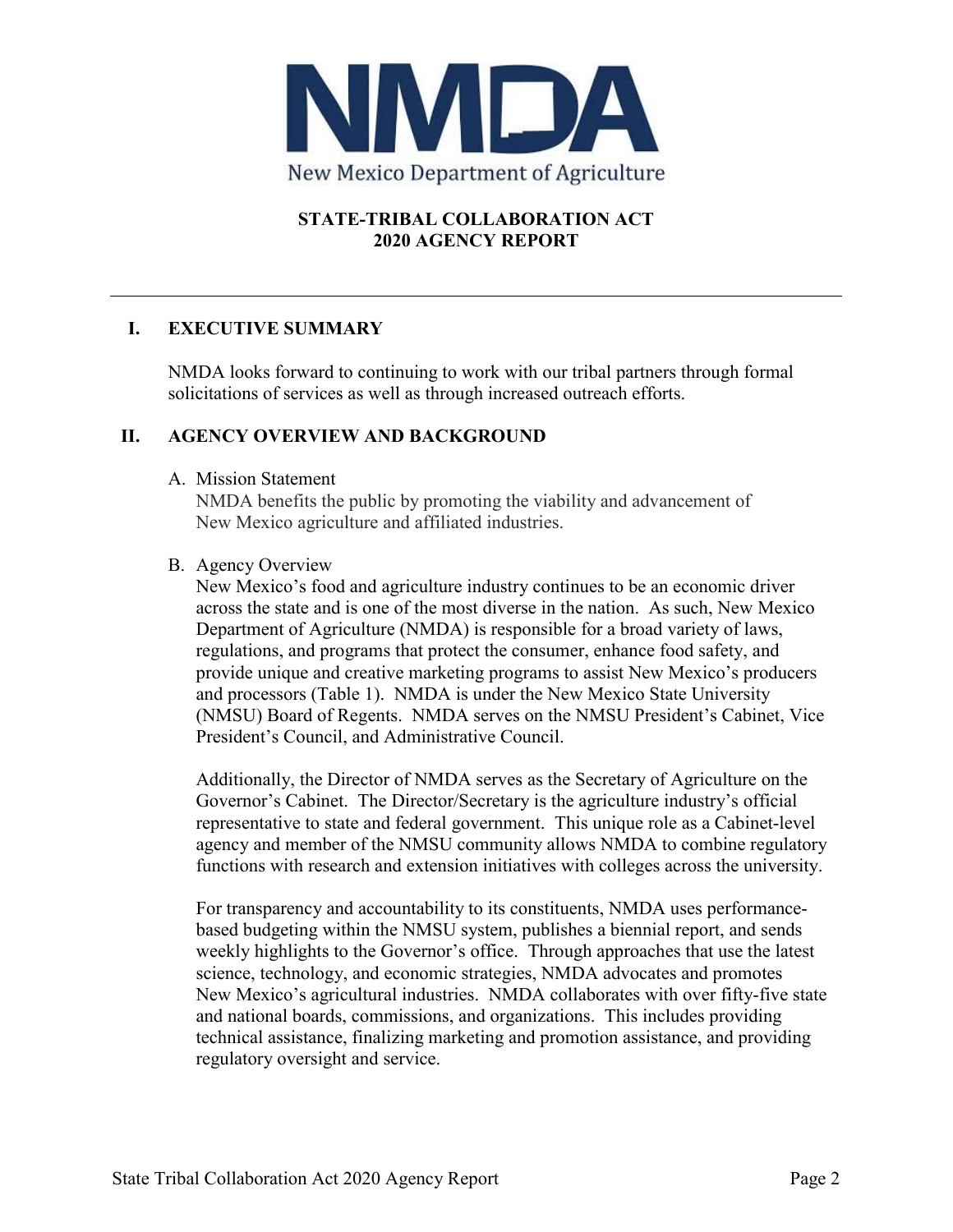## C. Additional Tribal Collaboration/Consultation Policy

None

|  | Table 1. NMDA's division/industry programs and their primary areas of responsibilities |  |  |  |
|--|----------------------------------------------------------------------------------------|--|--|--|
|  |                                                                                        |  |  |  |

| <b>DIVISION/PROGRAMS</b>                                     | PRIMARY AREAS OF                             |  |
|--------------------------------------------------------------|----------------------------------------------|--|
|                                                              | <b>RESPONSIBILITIES</b>                      |  |
|                                                              | Inspections, permits, and consumer           |  |
| <b>Agricultural and Environmental Services</b>               | protection services related to pesticides,   |  |
| (AES) Division                                               | exports of raw agricultural products, and    |  |
|                                                              | plant pests and administers licensing and    |  |
|                                                              | inspections for the cultivation of hemp.     |  |
|                                                              | Analytical services provided to stakeholders |  |
| <b>Agricultural Programs and Resources (APR)</b><br>Division | regarding state and federal environmental    |  |
|                                                              | regulations and natural resource issues.     |  |
|                                                              | Inspections, licenses, and consumer          |  |
|                                                              | protection services related to dairy; feed,  |  |
| Agricultural and Production Services (APS)                   | seed, and fertilizer; and produce. Advise    |  |
| Division                                                     | and administer programs related to           |  |
|                                                              | agricultural biosecurity.                    |  |
|                                                              | Analysis services related to petroleum;      |  |
| <b>Laboratory Division</b>                                   | metrology; feed, seed, and fertilizer; and   |  |
|                                                              | pesticides.                                  |  |
|                                                              | Development of national and international    |  |
|                                                              | marketing programs for state agricultural    |  |
| Marketing and Development (MD) Division                      | businesses, organic certification program,   |  |
|                                                              | and fruit and vegetable inspections.         |  |
|                                                              | Inspections, permits, and consumer           |  |
| Standards and Consumer Services (SCS)                        | protection services related to weights and   |  |
| Division                                                     | measures, petroleum, and other consumer      |  |
|                                                              | items.                                       |  |
| Veterinary Diagnostic Services (VDS)                         | Diagnostic services related to livestock,    |  |
| Division                                                     | domestic animals, and wildlife.              |  |
|                                                              | Liaison services between agricultural        |  |
| <b>Industry and Agency Programs</b>                          | industries and state agencies.               |  |
|                                                              | Provide support for agricultural-related     |  |
| Legislative and Governmental Affairs                         | legislation.                                 |  |

## **III. AGENCY EFFORTS TO IMPLEMENT POLICY (11-18-4.C (1)(3))**

A. NMDA continued the outreach initiative between NMDA and all New Mexico tribes, pueblos, and nations. The Tribal Liaison actively participated in the regular Tribal Liaison meetings coordinated by New Mexico Indian Affairs Department (IAD). The Director/Secretary participated in the 2020 American Indian Day at the New Mexico State Legislature Reception for Tribal Leaders, which provided excellent networking opportunities.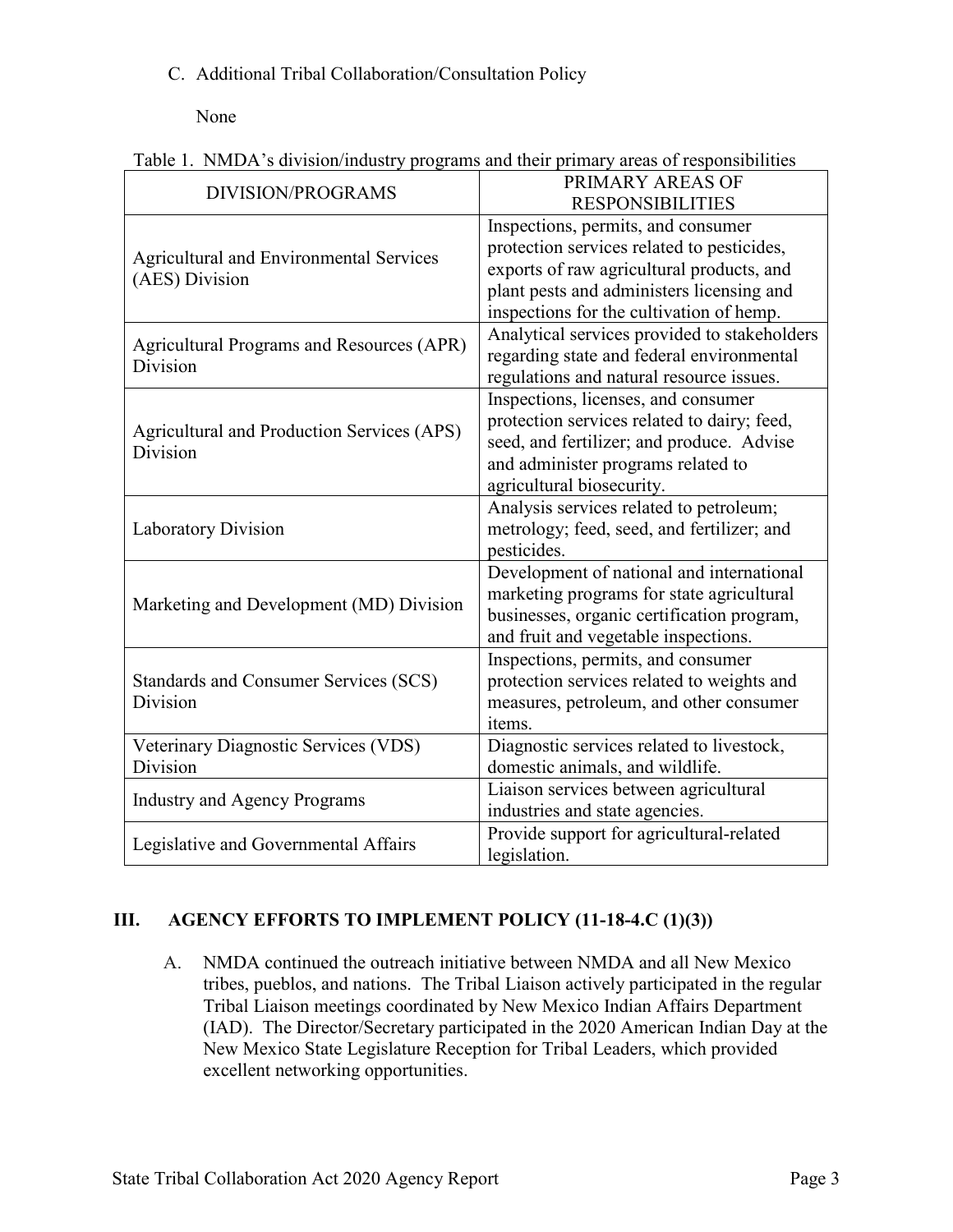- B. NMDA has provided tribes and pueblos with contact information linking them to the United States Department of Agriculture (USDA) disaster assistance and recovery programs.
- C. The Director/Secretary, Deputy Director, and the Government Relations Specialist attended the 2019 State-Tribal Leaders Summit. Also, at the request of NMDA, representatives from NMSU's Cooperative Extension Service, USDA's Rural Development, Natural Resource Conservation Service, and Farm Service Agency were in attendance to speak about available programs and how to access them. The annual tribal summit provides a great opportunity to interact with our tribal partners on a one-to-one basis while providing education on services and opportunities available through NMDA.
- D. NMDA's AES Division attended the Environmental Protection Agency Region 6 State, Tribe, and Cooperative Extension biannual meeting, which included representatives of the Eight Northern Pueblo Council.
- E. NMDA's AES Division/Pesticide Section conducted two pesticide training sessions organized by the Eight Northern Pueblo Council staff. These sessions took place at Kewa Pueblo (formerly Santo Domingo Pueblo) and San Felipe Pueblo. One pesticide license testing session was completed at Jemez Pueblo.
- F. NMDA's AES Division participated with New Mexico Environment Department's (NMED) efforts to meet, individually, with the leadership of New Mexico's Pueblos/Nations/Tribes regarding updates within each agency that may impact tribal affairs. Additionally, NMDA and NMED addressed concerns presented during each meeting. NMDA and NMED staff were able to meet with the leadership of the following: Kewa Pueblo (formerly Santo Domingo Pueblo), San Felipe Pueblo, Pueblo for Acoma, Navajo Nation, and Jicarilla Apache Nation.
- G. The NMDA/USDA cooperative feral hog eradication team continued interaction with the Mescalero Apache Tribe.
- H. NMDA's MD Division maintains a longstanding relationship with Navajo Agricultural Products Industry (NAPI), continually working with their leadership to develop new markets and enhance existing ones. This past year the division continued efforts to collaborate with NAPI staff in the development of their international and domestic marketing programs. NMDA also supported a private consultant (Greenstone Ag. Consulting) through the Western United States Agricultural Trade Association (WUSATA) program. Greenstone Ag. Consulting participated in the NMDA-led WUSATA Trade Mission to China in 2018, marketing Native American-grown livestock feed and forage products. We also funded and supported two Specialty Crop Block Grant Program projects related to educating Native American farmers and consumers on growing and incorporating specialty crops into their diets (food access).
- I. NMDA's SCS Division has a working relationship with all tribal entities unless sovereignty has been declared.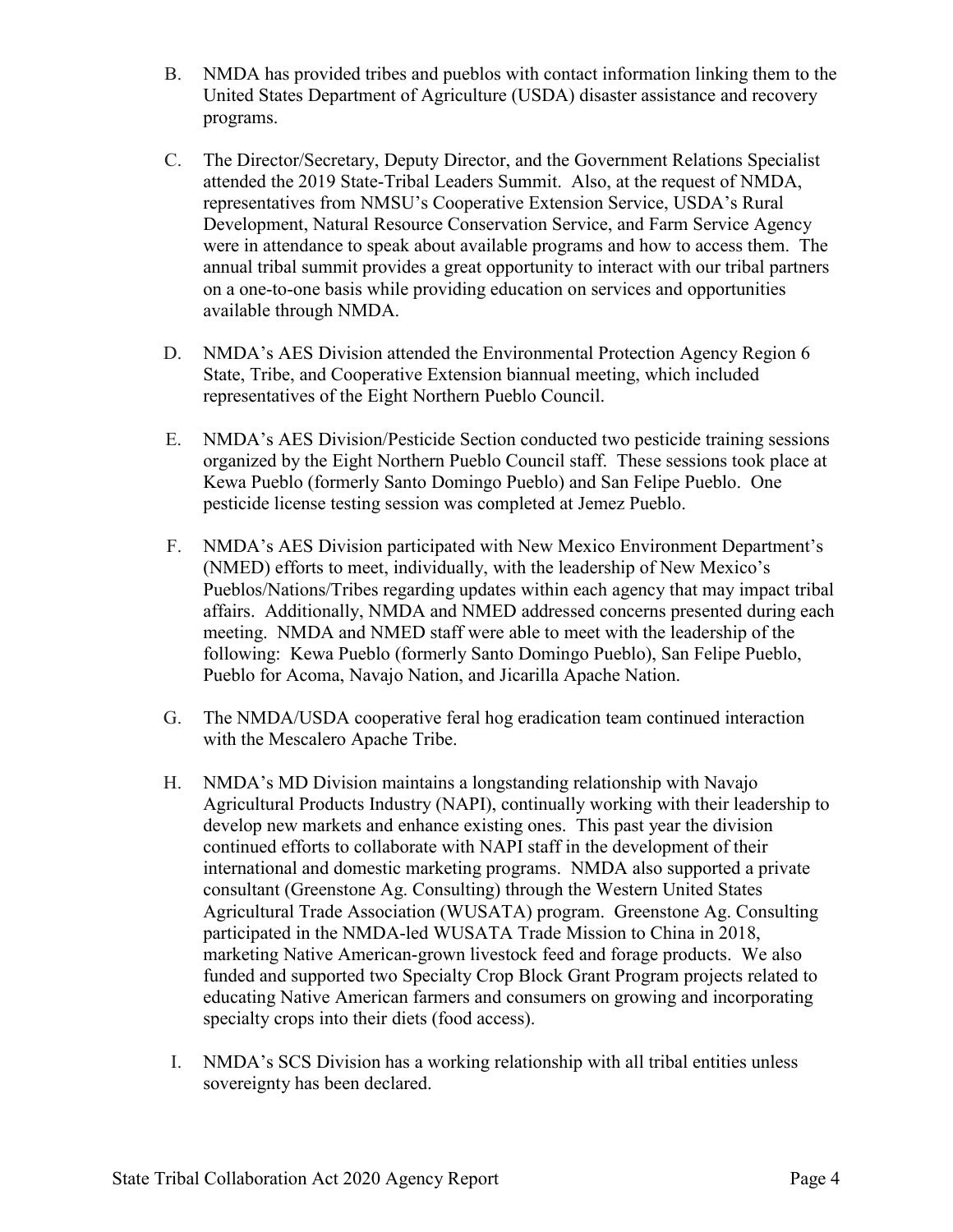- J. NMDA's SCS Division has a working Letter of Understanding that gives NMDA a permit to access Kewa Pueblo (formerly Santo Domingo Pueblo) lands and to inspect Pueblo Gas, Inc.'s fuel and fuel dispensers.
- K. NMDA's SCS Division has a working understanding that gives NMDA permission to inspect retail businesses located on the Isleta Pueblo.
- L. NMDA's VDS Division has a longstanding working relationship with the veterinarians from the Navajo Nation. VDS continues to collaborate with numerous tribal entities on the diagnosis of diseases that affect livestock, pets, and wildlife.
- M. NMDA's APS Division has collaborated with the New Mexico Emergency Operations Center (EOC) to provide critical support to tribes and pueblos during the COVID-19 public health emergency. Through NMDA's role as the Emergency Support Function (ESF) #11 coordinating entity in conjunction with tribal liaisons and ESF #6, the EOC provided numerous deliveries of food and supplies. NMDA also worked with non-governmental organizations to help coordinate transportation of donated livestock feed that was made available to tribes and pueblos.
- N. The 2019 Healthy Soil Act states the purpose of the Healthy Soil Program (HSP) is "to promote and support farming and ranching systems and other forms of land management that increase soil organic matter, aggregate stability, microbiology and water retention to improve the health, yield and profitability of the soils of the state." The legislation directed NMDA to administer the HSP "with support and advice" from the New Mexico Soil and Water Conservation Commission. The Healthy Soil Act established that only "**eligible entities**" could receive grant funds, defining eligible entities as "local governmental [agencies] with proven land management capacity," including:
	- Soil and water conservation districts (SWCDs)
	- Acequias and land grants
	- Indian nations, tribes, and pueblos
	- NMSU's Cooperative Extension Service

In FY 20, two pueblos received funding from the HSP grant program (Sandia and Santa Ana). These two pueblos partnered with SWCDs.

## **IV. CURRENT AND PLANNED PROGRAMS AND SERVICES FOR NATIVE COMMUNITIES (11-18-4.C (5))**

None

## **Agricultural and Environmental Services Division**

Pueblo: Navajo

- Interaction: As requested by tribal members, NMDA provided inspection and document services in support of international exports of agricultural products and services related to pesticide training and compliance. Additionally, the division addressed questions related to the cultivation of hemp on tribal properties.
- Type: On-site and remote inspections, issuance of federal- and state-related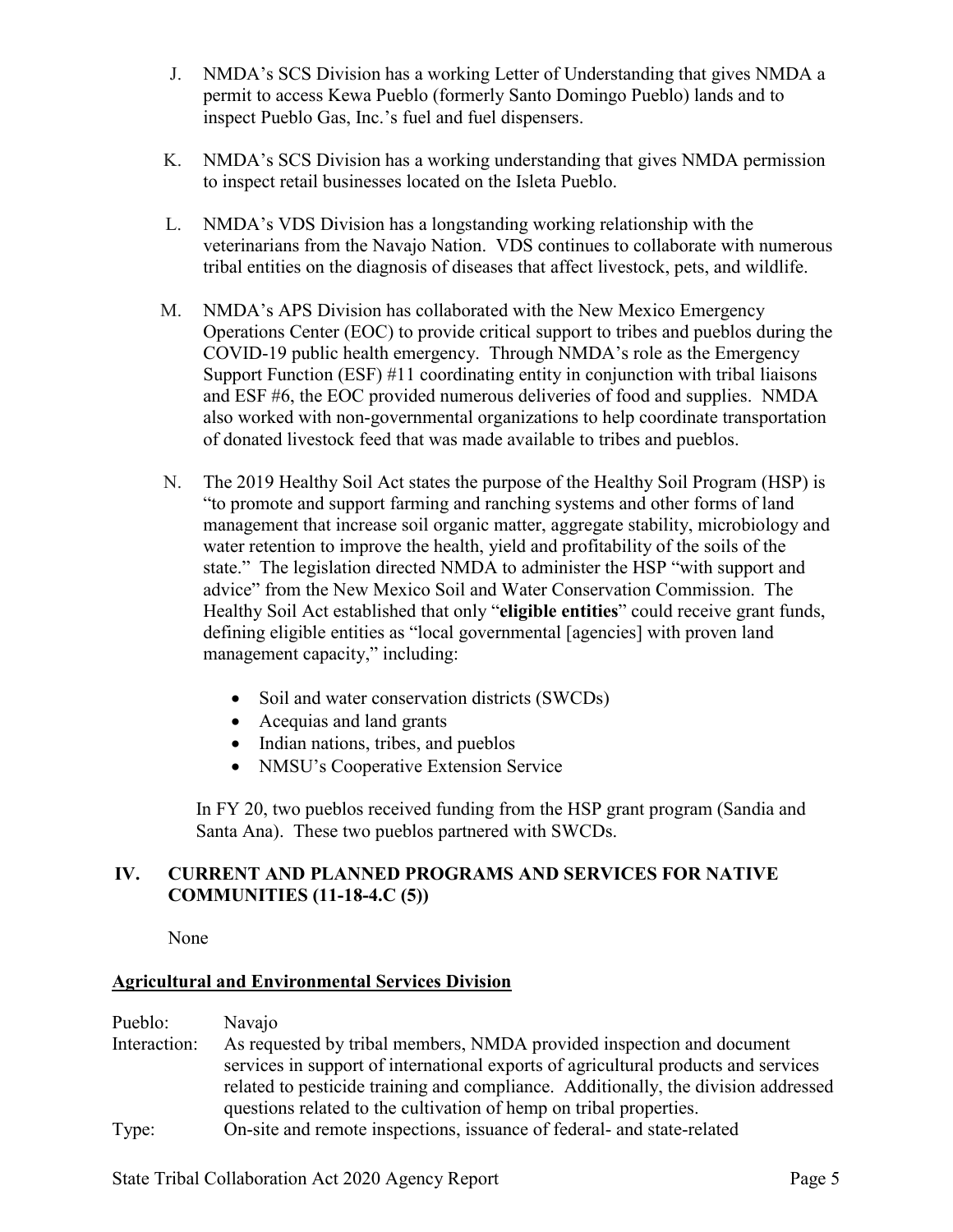|          | phytosanitary documents.                                               |
|----------|------------------------------------------------------------------------|
| Contact: | <b>NAPI</b>                                                            |
| Date:    | Various dates for inspections in support of phytosanitary certificates |

# **Marketing and Development Division**

| Pueblo:<br>Interaction:<br>Type:<br>Contact:<br>Date: | Navajo<br>Discussed marketing opportunities for promoting their products in domestic and<br>international markets. Staff conducted research on the pinto bean market in<br>Mexico and traveled to NAPI headquarters to present NMDA findings in person,<br>discuss marketing plans, and participate in an upcoming WUSATA Trade<br>Mission to meet one-on-one with prequalified importers/distributors in Mexico<br>and Central America.<br>E-mail, telephone, and personal visits and meetings<br>Vincent Cowboy, Hal Thompson, Roselyn Yazzie, and Aaron Benally<br>July 1, 2019, to June 30, 2020 |
|-------------------------------------------------------|------------------------------------------------------------------------------------------------------------------------------------------------------------------------------------------------------------------------------------------------------------------------------------------------------------------------------------------------------------------------------------------------------------------------------------------------------------------------------------------------------------------------------------------------------------------------------------------------------|
| Pueblo:                                               | Navajo                                                                                                                                                                                                                                                                                                                                                                                                                                                                                                                                                                                               |
| Interaction:                                          | Specialty Crop Block Grant Program – Ongoing Projects                                                                                                                                                                                                                                                                                                                                                                                                                                                                                                                                                |
| Type:                                                 | Conducted grant outreach and currently administer two federally funded projects                                                                                                                                                                                                                                                                                                                                                                                                                                                                                                                      |
| Contact:                                              | Anna Tyler and Raphael Nevins                                                                                                                                                                                                                                                                                                                                                                                                                                                                                                                                                                        |
| Date:                                                 | October 2017 – Current                                                                                                                                                                                                                                                                                                                                                                                                                                                                                                                                                                               |
| Pueblo:                                               | Navajo                                                                                                                                                                                                                                                                                                                                                                                                                                                                                                                                                                                               |
| Interaction:                                          | NM Agricultural Leadership and NMDA's Agriculture Innovation Mission to Brazil                                                                                                                                                                                                                                                                                                                                                                                                                                                                                                                       |
| Type:                                                 | <b>International Market Development</b>                                                                                                                                                                                                                                                                                                                                                                                                                                                                                                                                                              |
| Contact:                                              | Martina Lewis and LeeAnderson Jim                                                                                                                                                                                                                                                                                                                                                                                                                                                                                                                                                                    |
| Date:                                                 | August 11-18 2019                                                                                                                                                                                                                                                                                                                                                                                                                                                                                                                                                                                    |
| Pueblo:                                               | Navajo                                                                                                                                                                                                                                                                                                                                                                                                                                                                                                                                                                                               |
| Interaction:                                          | USDA Foreign Agricultural Service Trade Mission to Mexico                                                                                                                                                                                                                                                                                                                                                                                                                                                                                                                                            |
| Type:                                                 | <b>Outbound Trade Mission</b>                                                                                                                                                                                                                                                                                                                                                                                                                                                                                                                                                                        |
| Contact:                                              | Patrick Beare                                                                                                                                                                                                                                                                                                                                                                                                                                                                                                                                                                                        |
| Date:                                                 | November 4-8, 2019                                                                                                                                                                                                                                                                                                                                                                                                                                                                                                                                                                                   |
| Pueblo:                                               | Navajo                                                                                                                                                                                                                                                                                                                                                                                                                                                                                                                                                                                               |
| Interaction:                                          | NMDA Organic Program                                                                                                                                                                                                                                                                                                                                                                                                                                                                                                                                                                                 |
| Type:                                                 | Organic Crop Certification                                                                                                                                                                                                                                                                                                                                                                                                                                                                                                                                                                           |
| Contact:                                              | Aaron Benally                                                                                                                                                                                                                                                                                                                                                                                                                                                                                                                                                                                        |
| Date:                                                 | July 1, 2019, to June 30, 2020                                                                                                                                                                                                                                                                                                                                                                                                                                                                                                                                                                       |
| Pueblo:                                               | Navajo                                                                                                                                                                                                                                                                                                                                                                                                                                                                                                                                                                                               |
| Interaction:                                          | NMDA Fruit and Vegetable Inspection Program                                                                                                                                                                                                                                                                                                                                                                                                                                                                                                                                                          |
| Type:                                                 | Crop Grading and Inspection                                                                                                                                                                                                                                                                                                                                                                                                                                                                                                                                                                          |
| Contact:                                              | Aaron Benally                                                                                                                                                                                                                                                                                                                                                                                                                                                                                                                                                                                        |
| Date:                                                 | July 1, 2019, to June 30, 2020                                                                                                                                                                                                                                                                                                                                                                                                                                                                                                                                                                       |
| Pueblo:                                               | Navajo                                                                                                                                                                                                                                                                                                                                                                                                                                                                                                                                                                                               |
| Interaction:                                          | COVID-19 Food and Animal Feed for neighboring pueblos and tribes                                                                                                                                                                                                                                                                                                                                                                                                                                                                                                                                     |
| Type:                                                 | <b>Emergency Operations</b>                                                                                                                                                                                                                                                                                                                                                                                                                                                                                                                                                                          |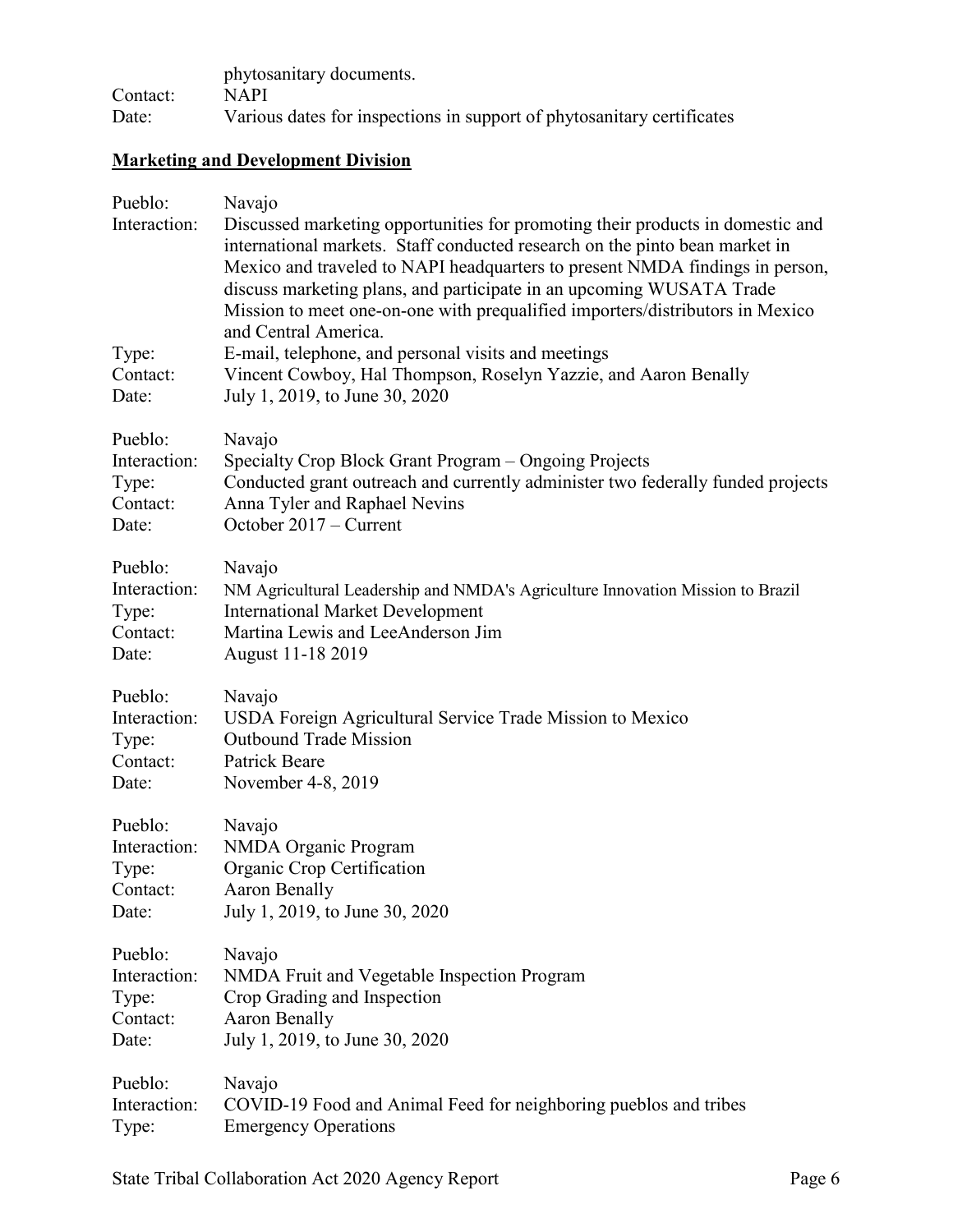| Contact: | Vincent Cowboy and Roselyn Yazzie |
|----------|-----------------------------------|
| Date:    | March 16, 2019, to June 30, 2020  |

## **Veterinary Diagnostic Services Division**

| Pueblo:      | Navajo Nation                                                                        |
|--------------|--------------------------------------------------------------------------------------|
| Interaction: | VDS                                                                                  |
| Type:        | VDS receives specimens from Navajo Nation's veterinarians multiple times a<br>month. |
| Contact:     | Dr. Kelly Upshaw, Bureau of Indian Affairs                                           |
| Date:        | Throughout the year                                                                  |

## **Standards and Consumer Services Division**

| Pueblo:      | Acoma                             |
|--------------|-----------------------------------|
| Interaction: | Inspections                       |
| Type:        | Petroleum, Consumer Services      |
| Date:        | Various dates throughout the year |
| Pueblo:      | Cochiti                           |
| Interaction: | Inspections                       |
| Type:        | Petroleum                         |
| Date:        | Various dates throughout the year |
| Pueblo:      | Isleta                            |
| Interaction: | Inspections                       |
| Type:        | Petroleum, Consumer Services      |
| Date:        | Various dates throughout the year |
| Pueblo:      | Jemez                             |
| Interaction: | Inspections                       |
| Type:        | Petroleum, Consumer Services      |
| Date:        | Various dates throughout the year |
| Pueblo:      | Laguna                            |
| Interaction: | Inspections                       |
| Type:        | Petroleum, Consumer Services      |
| Date:        | Various dates throughout the year |
| Pueblo:      | Nambé                             |
| Interaction: | Inspections                       |
| Type:        | Petroleum                         |
| Date:        | Various dates throughout the year |
| Pueblo:      | Ohkay Owingeh                     |
| Interaction: | Inspections                       |
| Type:        | Petroleum, Consumer Services      |
| Date:        | Various dates throughout the year |
|              |                                   |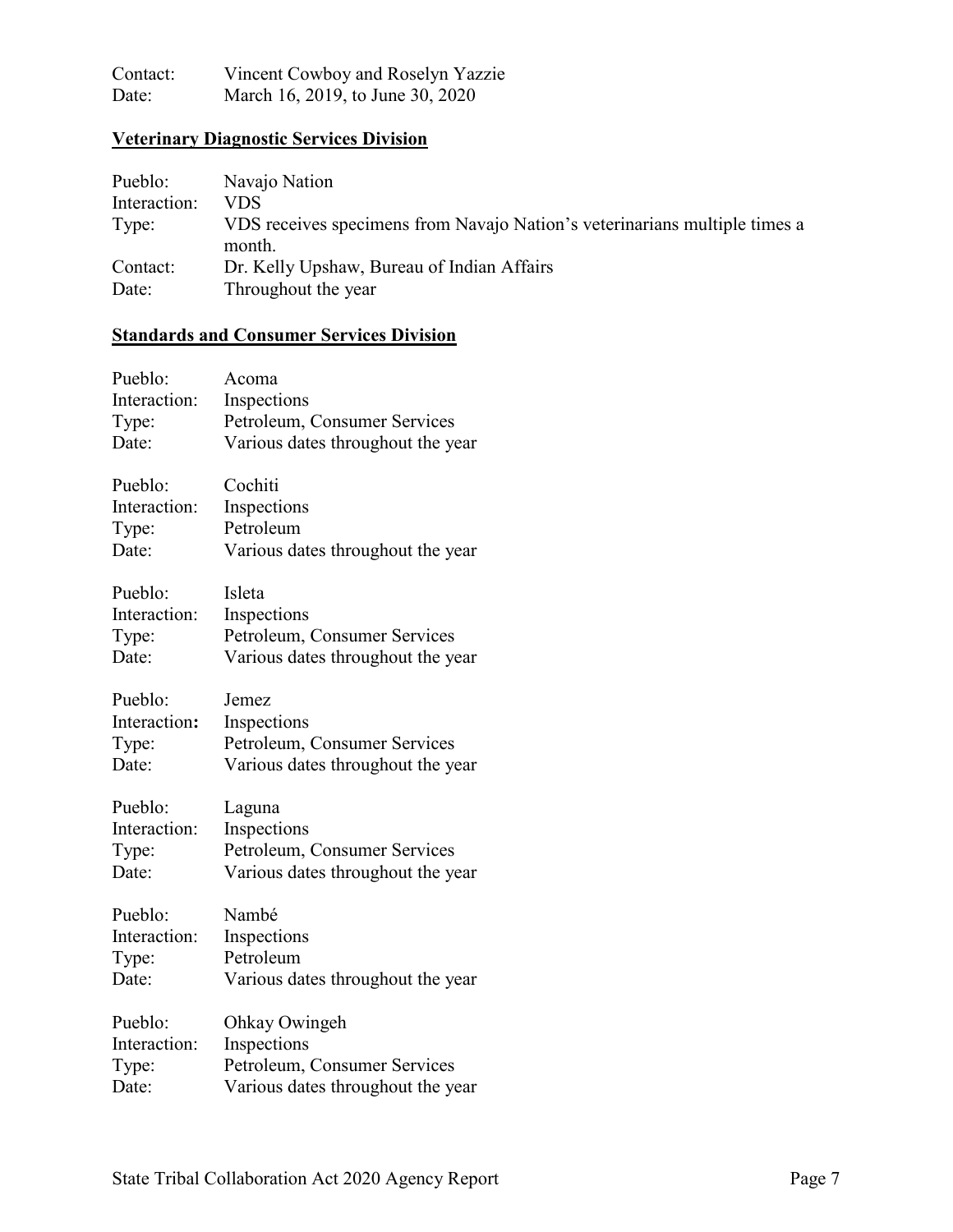| Pueblo:      | Pojoaque                             |
|--------------|--------------------------------------|
| Interaction: | Inspections                          |
| Type:        | Petroleum, Consumer Services         |
| Date:        | Various dates throughout the year    |
| Pueblo:      | Sandia                               |
| Interaction: | Inspections                          |
| Type:        | Petroleum                            |
| Date:        | Various dates throughout the year    |
| Pueblo:      | San Felipe                           |
| Interaction: | Inspections                          |
| Type:        | Petroleum                            |
| Date:        | Various dates throughout the year    |
| Pueblo:      | San Ildefonso                        |
| Interaction: | Inspections                          |
| Type:        | Petroleum                            |
| Date:        | Various dates throughout the year    |
| Pueblo:      | Santa Ana                            |
| Interaction: | Inspections                          |
| Type:        | Petroleum, Consumer Services         |
| Date:        | Various dates throughout the year    |
| Pueblo:      | Santa Clara                          |
| Interaction: | Inspections                          |
| Type:        | Petroleum, Consumer Services         |
| Date:        | Various dates throughout the year    |
| Pueblo:      | Kewa (formerly Santo Domingo Pueblo) |
| Interaction: | Inspections                          |
| Type:        | Petroleum                            |
| Date:        | Various dates throughout the year    |
| Pueblo:      | Tesuque                              |
| Interaction: | Inspections                          |
| Type:        | Petroleum, Consumer Services         |
| Date:        | Various dates throughout the year    |
| Pueblo:      | Taos                                 |
| Interaction: | Inspections                          |
| Type:        | Petroleum, Consumer Services         |
| Date:        | Various dates throughout the year    |
| Pueblo:      | Zuni                                 |
| Interaction: | Inspections                          |
| Type:        | Petroleum, Consumer Services         |
| Date:        | Various dates throughout the year    |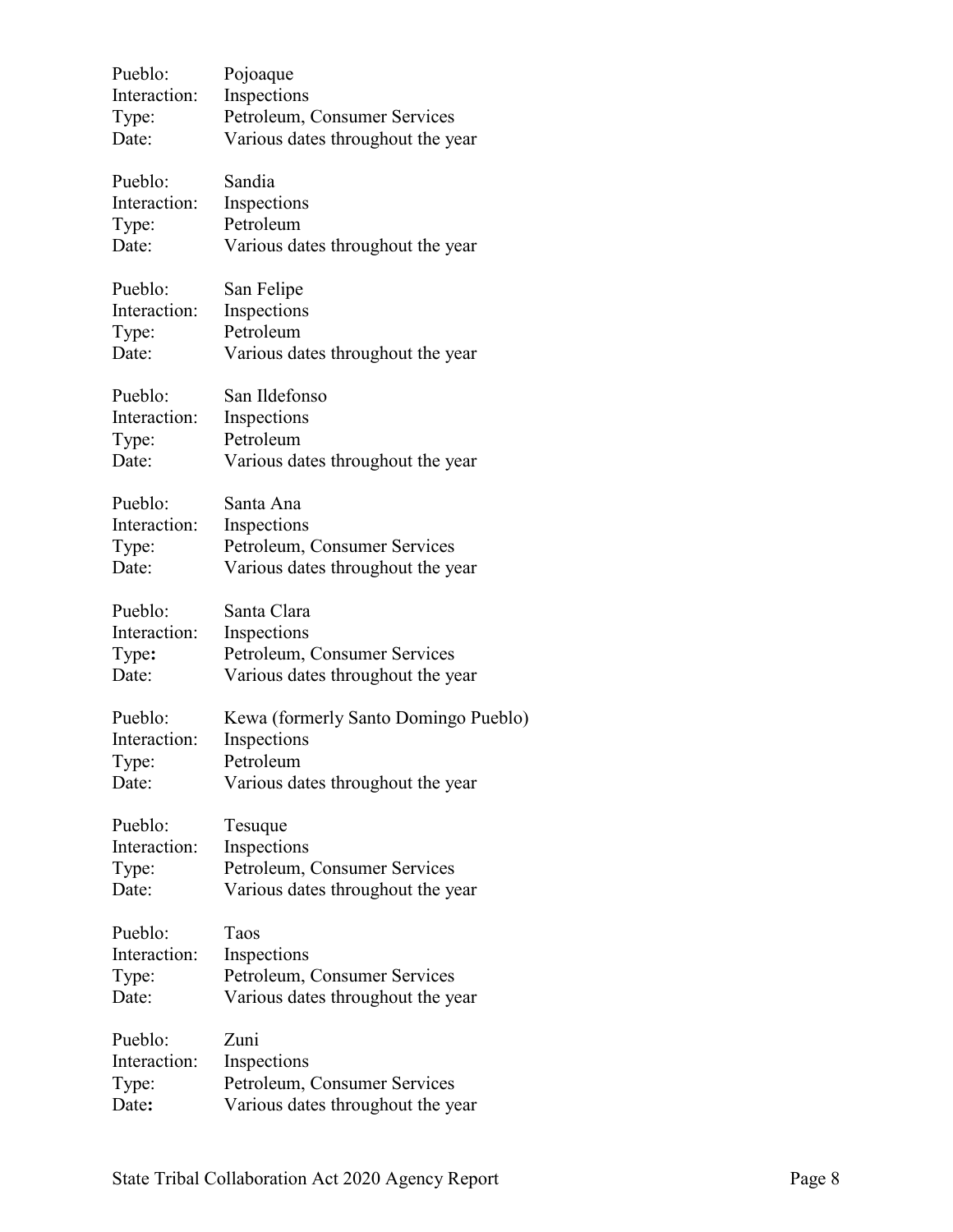|                                         | Table 2. General tribal support and related statistics | <b>NUMBER OF</b>  | <b>NMDA</b>  |
|-----------------------------------------|--------------------------------------------------------|-------------------|--------------|
| PUEBLO/TRIBE/NATION                     | <b>SUPPORT TYPE</b>                                    | <b>OCCURENCES</b> | PROGRAM AREA |
| Navajo Nation/NAPI                      | Inspections for<br>phytosanitary certification         | 24 Inspections    | <b>AES</b>   |
| Navajo Nation                           | Fruit and Vegetable<br>Inspections                     | 3 Inspections     | <b>MD</b>    |
| Navajo Nation                           | Organics Inspections                                   | 2 Inspections     | <b>MD</b>    |
| Santa Ana                               | Organics Inspections                                   | 1 Inspection      | <b>MD</b>    |
| Tesuque                                 | Organics Inspections                                   | 1 Inspection      | MD           |
| Tesuque                                 | Petroleum Inspections                                  | 4 Inspections     | <b>SCS</b>   |
| Tesuque                                 | <b>Consumer Inspections</b>                            | 1 Inspection      | <b>SCS</b>   |
| Cochiti                                 | Petroleum Inspections                                  | 20 Inspections    | <b>SCS</b>   |
| Isleta                                  | Petroleum Inspections                                  | 135 Inspections   | <b>SCS</b>   |
| Jemez                                   | Petroleum Inspections                                  | 31 Inspections    | <b>SCS</b>   |
| Laguna                                  | Petroleum Inspections                                  | 4 Inspections     | <b>SCS</b>   |
| Laguna                                  | <b>Consumer Inspections</b>                            | 11 Inspections    | <b>SCS</b>   |
| Pojoaque                                | Petroleum Inspections                                  | 73 Inspections    | <b>SCS</b>   |
| Pojoaque                                | <b>Consumer Inspections</b>                            | 21 Inspections    | <b>SCS</b>   |
| Sandia                                  | Petroleum Inspections                                  | 132 Inspections   | <b>SCS</b>   |
| San Felipe                              | Petroleum Inspections                                  | 62 Inspections    | <b>SCS</b>   |
| Santa Ana                               | Petroleum Inspections                                  | 185 Inspections   | <b>SCS</b>   |
| Taos                                    | Petroleum Inspections                                  | 44 Inspections    | <b>SCS</b>   |
| Zuni                                    | Petroleum Inspections                                  | 26 Inspections    | <b>SCS</b>   |
| Zuni                                    | <b>Consumer Inspections</b>                            | 22 Inspections    | <b>SCS</b>   |
| Nambe                                   | Petroleum Inspections                                  | 55 Inspections    | <b>SCS</b>   |
| Ohkay Owingeh                           | Petroleum Inspections                                  | 8 Inspections     | <b>SCS</b>   |
| Ohkay Owingeh                           | <b>Consumer Inspections</b>                            | 1 Inspection      | <b>SCS</b>   |
| San Ildefonso                           | Petroleum Inspections                                  | 119 Inspections   | <b>SCS</b>   |
| Kewa (formerly Santo<br>Domingo Pueblo) | Petroleum Inspections                                  | 17 Inspections    | <b>SCS</b>   |
| Navajo Nation                           | Diagnostic Testing                                     | 679 Specimens     | <b>VDS</b>   |
| <b>Total Tribal Support</b>             |                                                        | 1,681             |              |

Table 2. General tribal support and related statistics

Table 3. General tribal support and related statistics

| PUEBLO/TRIBE/NATION | NUMBER OF CONTACTS   NMDA PROGRAM AREA |           |
|---------------------|----------------------------------------|-----------|
| Laguna              |                                        | MD        |
| Navajo Nation       | 19                                     | MD        |
| Pojoaque            |                                        | MD        |
| Santa Ana           |                                        | <b>MD</b> |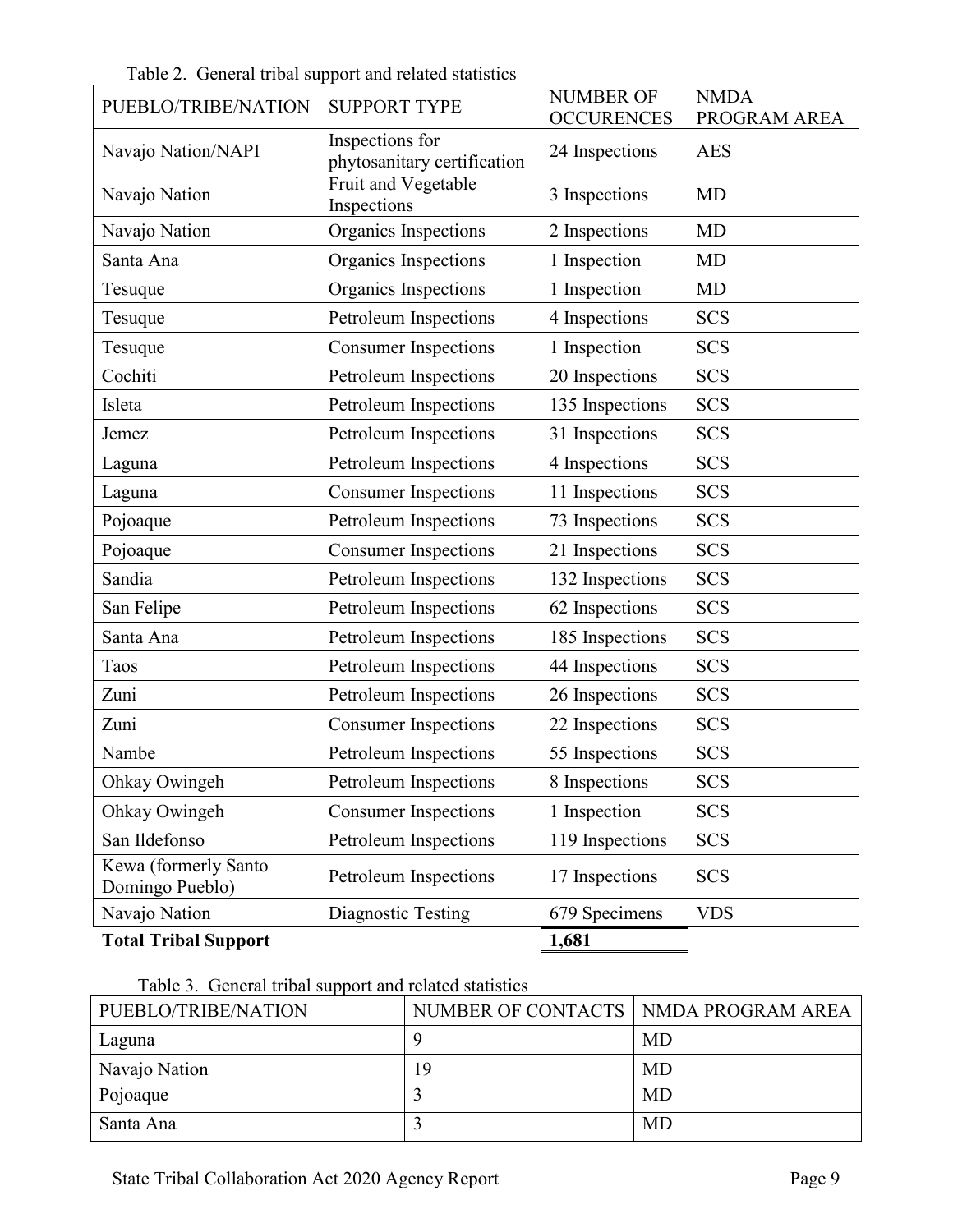| Cochiti                                 | $\overline{2}$ | <b>SCS</b> |
|-----------------------------------------|----------------|------------|
| Isleta                                  | 7              | <b>SCS</b> |
| Jemez                                   | $\overline{2}$ | <b>SCS</b> |
| Laguna                                  | $\overline{4}$ | <b>SCS</b> |
| Pojoaque                                | 10             | <b>SCS</b> |
| Sandia                                  | 5              | <b>SCS</b> |
| San Felipe                              | $\overline{4}$ | <b>SCS</b> |
| Santa Ana                               | $\overline{4}$ | <b>SCS</b> |
| Taos                                    | $\mathbf{1}$   | <b>SCS</b> |
| Tesuque                                 | $\overline{3}$ | <b>SCS</b> |
| Zuni                                    | 14             | <b>SCS</b> |
| Nambe                                   | 5              | <b>SCS</b> |
| Ohkay Owingeh                           | 5              | <b>SCS</b> |
| San Ildefonso                           | 5              | <b>SCS</b> |
| Kewa (formerly Santo Domingo<br>Pueblo) | 7              | <b>SCS</b> |
| Navajo Nation                           | 446            | <b>VDS</b> |
| <b>Total Tribal Contact</b>             | 558            |            |

USDA's current inability to review hemp regulatory plans submitted by tribal entities has resulted in a collaborative effort between several New Mexico tribes and NMDA on agreements that allow for the cultivation of hemp on tribal lands and allow for its transportation off tribal lands. These agreements are developed collaboratively and outline specific responsibilities for parties involved in the growing, harvesting, and transporting of hemp. Agreements address tribal sovereignty and the differences between tribes with respect to government structures and enforcement abilities.

NMDA is working with the tribal officials for the Navajo Nation along with NAPI and NMSU on agreements and policies directed at the cultivation of hemp on Navajo Nation lands. NMDA is also working with tribal officials for the Picuris Pueblo on an agreement that will allow both parties to contribute to hemp cultivation on tribal properties as well as to address transportation of raw hemp off tribal lands.

## **V. TRAINING AND EMPLOYEE NOTIFICATION (11-18-4 (4)(6))**

All NMDA upper management and other employees who have ongoing communication with Indian nations, tribes, or pueblos actively participate in the cultural trainings, as they are available.

NMDA's tribal liaison and other NMDA staff regularly attend scheduled Tribal-Liaison meetings with IAD.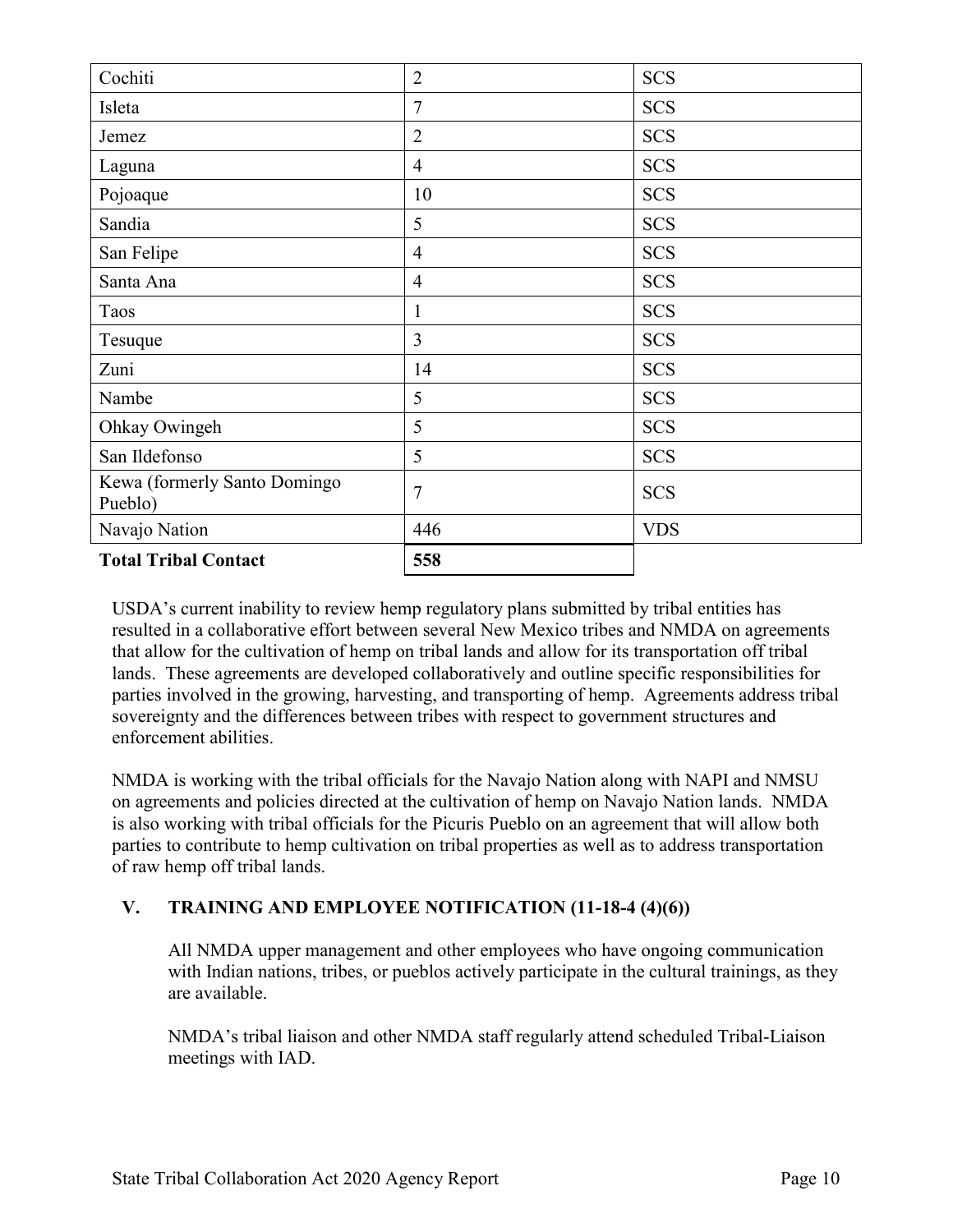NMDA notifies employees of the State Tribal Collaborations Act provisions and the policy as an ongoing agenda item during its monthly leadership meetings. We also notify employees through e-mail notification regarding IAD/State Personnel office training opportunities.

### **VI. KEY NAMES AND CONTACT INFORMATION (11-18-4.C (2))**

Jeff M. Witte, Director/Secretary Anthony J. Parra, Deputy Director/Tribal Liaison

Brad Lewis, Division Director, Agricultural and Environmental Services Julie Maitland, Division Director, Agricultural and Program Resources Dustin Cox, Division Director, Agricultural Production Services Jason New, Division Director, Marketing and Development Raymond Johnson, Division Director, Standards and Consumer Services Tim Darden, Division Director, Laboratory Division Dr. Tim Hanosh, Division Director, Veterinary Diagnostic Services Larry Dominguez, Director, Industry and Agency Programs

Physical Address 3190 South Espina Street, Las Cruces, NM 88003-8005 (575) 646-3007 (office) (575) 646-8120 (fax)

Mailing Address MSC 3189, Box 30005, Las Cruces, NM 88003-8005

## **VII. RELEVANT STATUTES AND MANDATES**

NMDA is responsible for the administration of over thirty state statutes and the rules and regulations promulgated under them.

APIARIES Bee Act, Chapter 76, Article 9 Commercial Apiaries, 21.27.2 NMAC

CHILE LABELING New Mexico Chile Advertising Act, Chapter 25, Article 11 New Mexico Chile Labeling, 21.16.7 NMAC

#### DAIRY

Dairy Act, Chapter 25, Article 7 Dairy Product Act, Chapter 25, Article 7A Dairy Establishment Sanitation Act, Chapter 25, Article 7B Raw Milk, Chapter 25, Article 8 Pasteurized Milk Ordinance, 21.34.3 NMAC Administrative Penalties under Dairy Act, 21.34.14 NMAC Animal Drug Residue Enforcement Procedures, 21.34.4 NMAC Open Date Labeling for Dairy Products, 21.34.5 NMAC Standards of Identity for Frozen Desserts, 21.34.6 NMAC Retail Sale of Raw Milk, 21.34.2 NMAC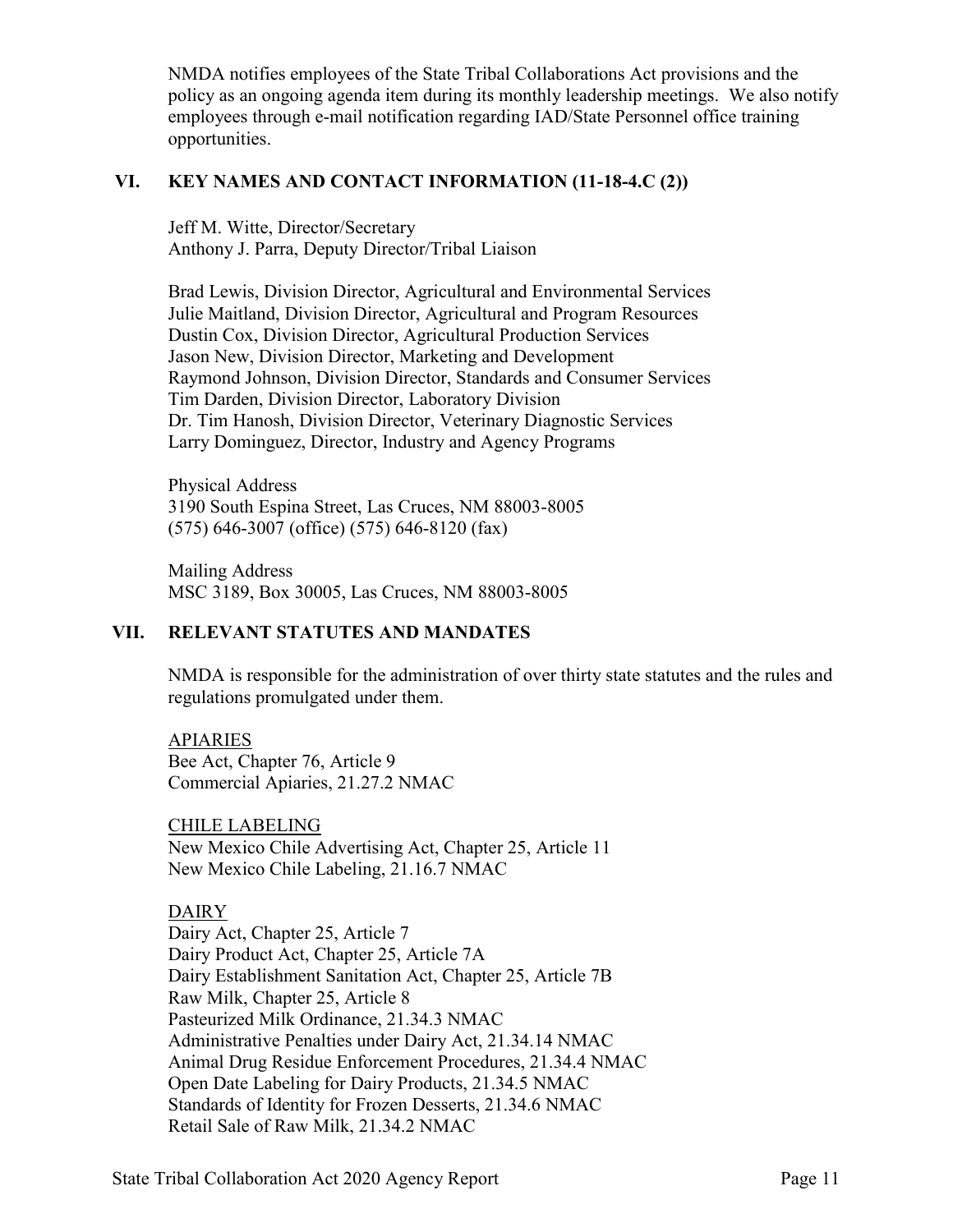### EGGS

Egg Grading Act Administrative Penalties, 21.34.13 NMAC Grades and Standards for Shell Eggs and Reports Covering Information, 21.34.8 NMAC Egg Inspection Fees, 21.34.7 NMAC Egg Grading Act, 25-6-1 through 16, NMSA 1978

#### FEED, SEED, AND FERTILIZER

Commercial Feed Act, Chapter 76, Article 19A Commercial Feeds, 21.18.3 NMAC Seed Law, Chapter 76, Article 10 Seed Standards and Classifications, 21.18.4 NMAC New Mexico Fertilizer Act, Chapter 76, Article 11 Fertilizer Products, 21.18.2 NMAC

#### GENERAL PROVISIONS

NMDA Rulemaking Procedures, 21.1.1 NMAC Fees for Documents and Services, 21.1.2 NMAC Parental Responsibility Act Compliance, 21.1.3 NMAC New Mexico Agricultural Workforce Development Program, Chapter 76, Article 26, 1

#### HEMP RESEARCH

Industrial Hemp Research and Development Program Chapter 76, Article 24 Hemp Manufacturing, Chapter 76, Article 24, 2 Hemp Cultivation Rule, 21.20.2 NMAC Hemp Manufacturing Rule, 21.20.3 NMAC

#### MARKETING AND PROMOTION

New Mexico Produce Marketing Act, Chapter 76, Article 15 New Mexico Commodity Commission Act, Chapter 76, Article 21 New Mexico Specialty Crops Act, citation unknown New Mexico Sheep and Goat Council Act, Chapter 77, Article 8A New Mexico Beef Council Act, Chapter 77, Article 2A

## NATURAL RESOURCES

Noxious Weed Control Act, Chapter 76, Article 7, 1-22 Noxious Weed Act of 1963, Chapter 76, Article 7, 22-30 Noxious Weed Management Act, Chapter 76, Article 7D Rangeland Protection Act, Chapter 76, Article 7B Range Management Plans, Chapter 76, Article 7C Taylor Grazing Act Funds, Distribution, Chapter 6, Article 11, 5 Farm and Range Improvement Fund, Chapter 6, Article 11, 6 Predatory Wild Animals and Rodent Pests, Chapter 77, Article 15, 1-5 Acequia and Community Ditch Fund Act, Chapter 73, Article 2A, 1-3 Ditches to which applicable, Chapter 73, Article 2, 27 Watershed District Act, Chapter 73, Article 20, 1-24 Healthy Soils Act, Chapter 76, Article 25, 1 Soil and Water Conservation District Act, Chapter 73, Article 20, 25-48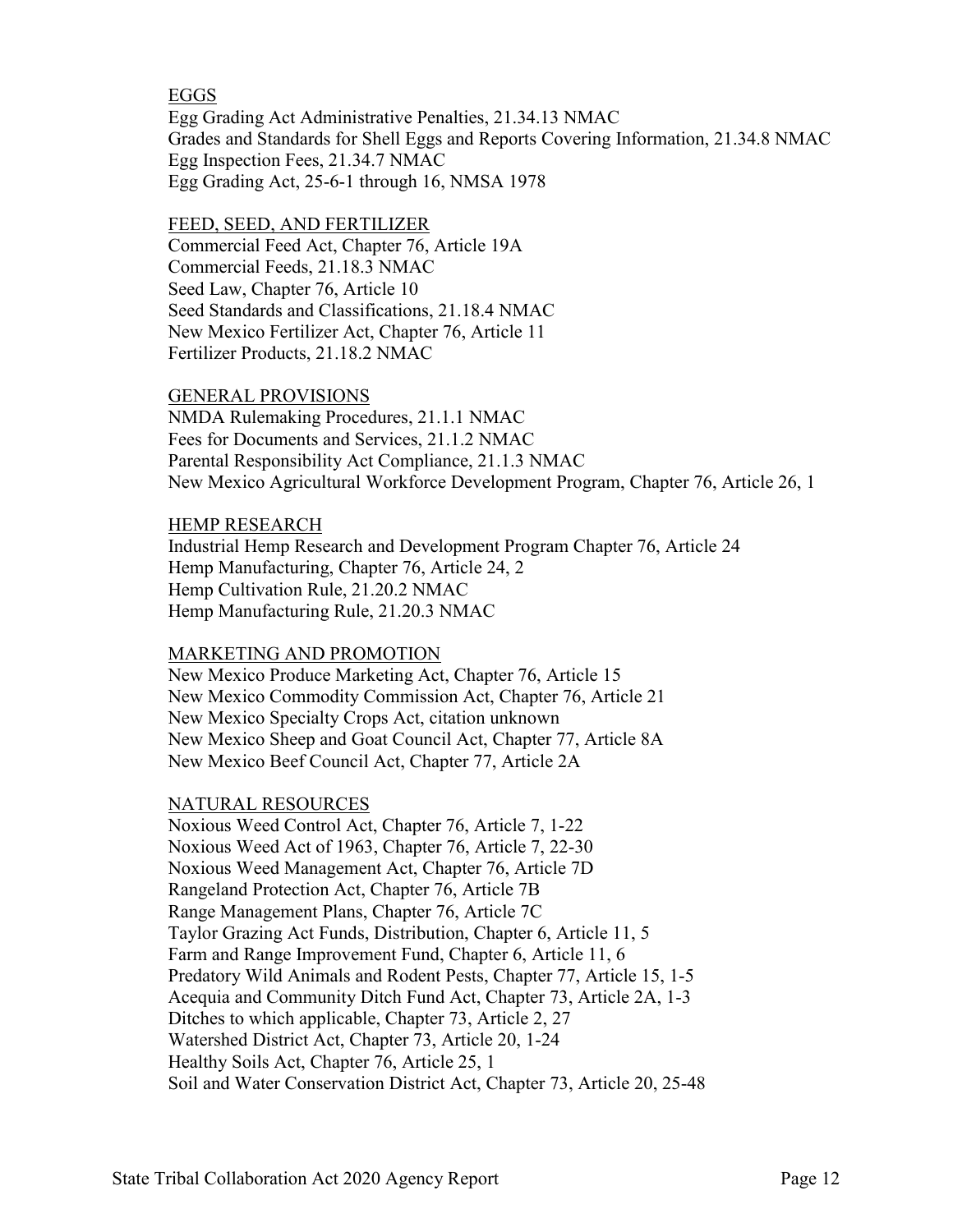ORGANICS Organic Production Act, Chapter 76, Article 21A Organic Agriculture, 21.15.1 NMAC

**PESTICIDES** Pesticide Control Act, Chapter 76, Article 4 Pesticides, 21.17.50 NMAC Control of Wood Destroying Pests, 21.17.51 NMAC Continuing Education Units for Pesticide Applicators, 21.17.53 NMAC Restricted-Use Pesticides, 21.17.56 NMAC M-44 Capsules and the Livestock Protection Collar, 21.17.57 NMAC

PINON NUTS Pinon Nut Act, Chapter 25, Article 10

### PLANT PROTECTION AND QUARANTINE

Pest Control Act Chapter 76, Article 6 Plant Protection Act Chapter 76, Article 5, 11-28 Grasshopper and Other Range Pest Control Act Chapter 76, Article 5, 2-10 Cotton Boll Weevil Control Act Chapter 76, Article 6A Harmful Plant Act Chapter 76, Article 7A Pink Bollworm Control Act Chapter 76, Article 6B Plant Nursery Licensing and Inspection 21.17.2 NMAC Cotton Pest Emergency Action 21.17.32 NMAC Cotton Boll Weevil Quarantine 21.17.42 NMAC Pink Bollworm Permanent Plowdown 21.17.31 NMAC Japanese Beetle Exterior Quarantine 21.17.27 NMAC Pecan Weevil Exterior Quarantine 21.17.28 NMAC Pepper Weevil Interior Quarantine and Plow-down 21.17.29 NMAC Red Imported Fire Ant Interior Quarantine 21.17.33 NMAC Pecan Buyers Licensure Act Chapter 47, Article 16 Pecan Buyers Licensure 21.19.2 NMAC

## PRODUCE SAFETY

Food Safety Modernization Act Compliance Chapter 76, Article 1, Section 2M

## WEIGHMASTERS

Weighmaster Act Chapter 57, Article 18 Weighmaster Act Administrative Penalties 21.16.12 NMAC Weighmaster Bonding Requirements 21.16.9 NMAC

- o Weighmaster Act, Registration Requirements
- o Weighmaster Act, Weight Certificate Requirements
- o Weighmaster Act, Bonding Requirements

#### WEIGHTS AND MEASURES – Consumer Services

Weights and Measures Law Chapter 57, Article 17 Weights and Measures Law Administrative Penalties 21.16.11 NMAC Specifications, Tolerances, and Other Technical Requirements for Commercial Weighing and Measuring Devices 21.16.2 NMAC Not Sealed Not Legal for Trade Under the Weights and Measures Law 21.16.3 NMAC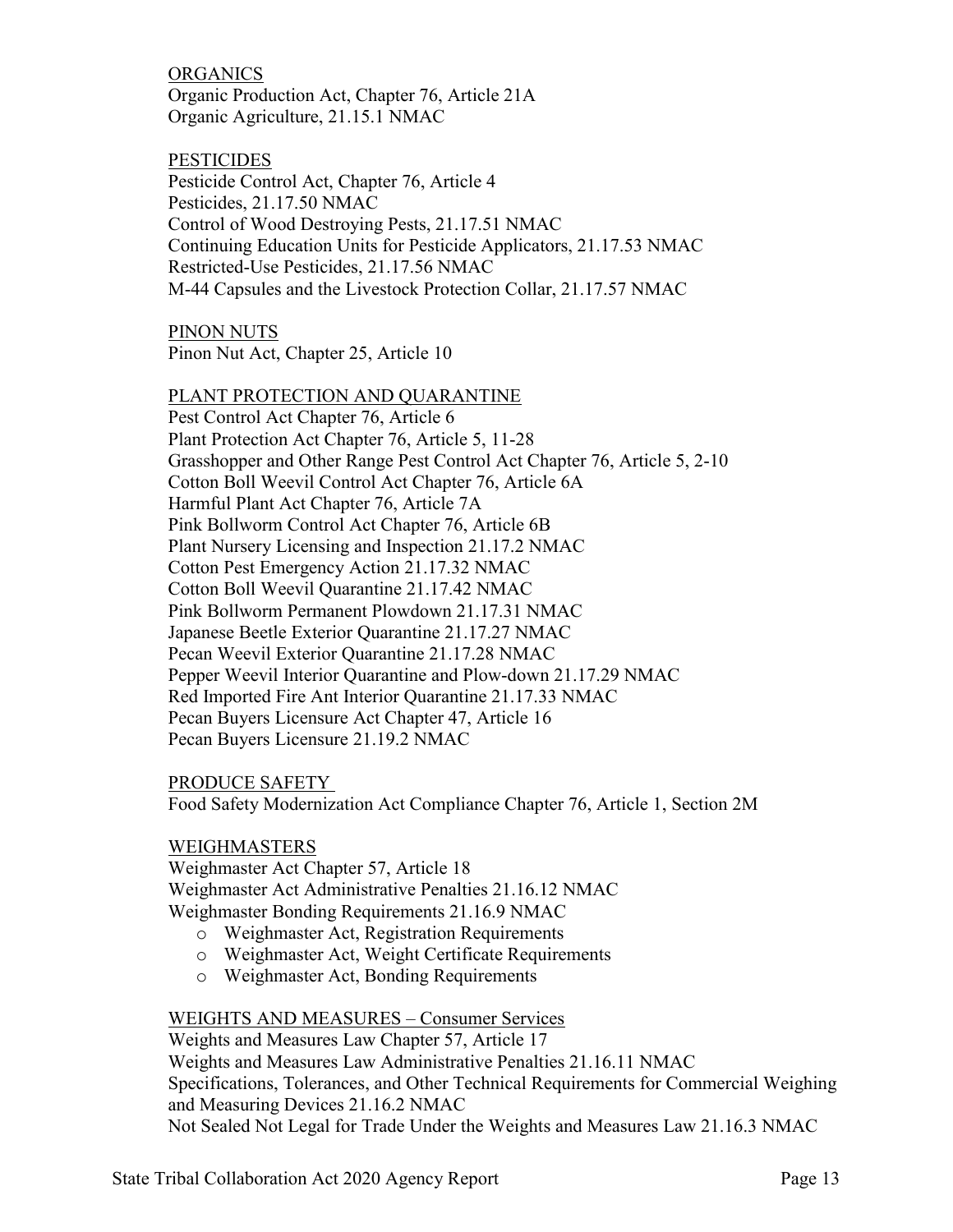Bonding and Registration of Service Technicians and Service Establishments for Commercial Weighing or Measuring Devices 21.16.5 NMAC Checking the Net Contents of Packaged Goods 21.16.10 NMAC Price Representations 21.16.6 NMAC

Method of Sale of Commodities 21.16.4 NMAC

- o Examination Procedures for Price Verification
- o Price Verification Manual
- o Double-Draft Vehicle Weighing
- o Fees for Weights and Measures Services
- o Full Service Weights and Measures Establishment Registration Requirements
- o Full Service Weights and Measures Establishment Bonding Requirements
- o Regulations on Sale of Fuelwood

#### WEIGHTS AND MEASURES – Petroleum Standards

Petroleum Products Standards Act Chapter 57, Article 19

Specifications, Tolerances, and Other Technical Requirements for Commercial Weighing and Measuring Devices 19.15.103 NMAC

Standard Specifications/Modifications for Petroleum Products 19.15.104 NMAC

Labeling Requirements for Petroleum Products 19.15.105 NMAC

Octane Posting Requirements 19.15.106 NMAC

Applying Administrative Penalties 19.15.107 NMAC

Bonding and Registration of Servicemen and Service Establishments for Commercial Petroleum Weighing or Measuring Devices 19.15.108 NMAC

Not Sealed Not Legal For Trade 19.15.109 NMAC

- o Marking of Petroleum Vehicle Tanks
- o Security Seals
- o LPG Method of Sale Memo to Owners
- o Biodiesel Mandate Information
- o Diversion of Measured Liquid
- o Recommendations for the Storage and Handling of Alcohol-Blended Fuels
- o Tank Transportation Calibration
- o Petroleum Products Standards Act, Registration Requirements
- o Fees for Petroleum Standards Laboratory Services
- o Petroleum Products Standards Act, Bonding Requirements
- o Biodiesel Labeling Requirements Memo